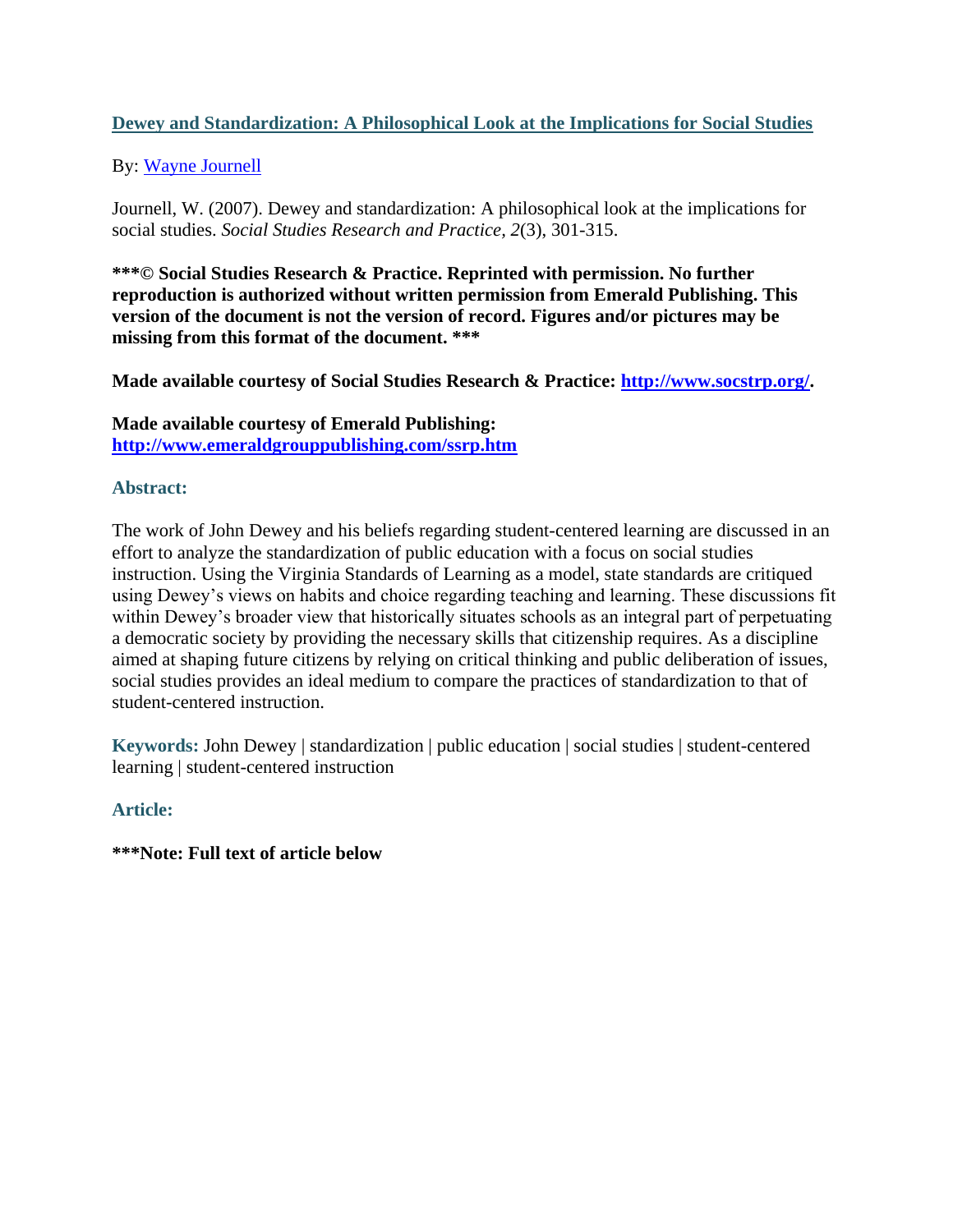# **Dewey and Standardization:**

# **A Philosophical Look at the Implications for Social Studies**

**Wayne Journell University of Illinois**

## *Abstract*

*The work of John Dewey and his beliefs regarding student-centered learning are discussed in an effort to analyze the standardization of public education with a focus on social studies instruction. Using the Virginia Standards of Learning as a model, state standards are critiqued using Dewey's views on habits and choice regarding teaching and learning. These discussions fit within Dewey's broader view that historically situates schools as an integral part of perpetuating a democratic society by providing the necessary skills that citizenship requires. As a discipline aimed at shaping future citizens by relying on critical thinking and public deliberation of issues, social studies provides an ideal medium to compare the practices of standardization to that of student-centered instruction.*

John Dewey formed his educational philosophies during a progressive transition in public education that advocated student-centered learning. While the systems that Dewey observed have become antiquated, his beliefs are as relevant today as they were in the early part of the twentieth century. Dewey felt that students and their experiences should be at the center of public education with teachers acting as guides who help shape those experiences into the habits necessary for a productive citizenry. For Dewey (1916), schools are the primary instrument for shaping the nature of society. Communities and schools have a symbiotic relationship; communities set the model for society, and schools produce functioning members of that society, creating a circular flow that ensures growth of democratic ideals, economic stability, and overall American culture.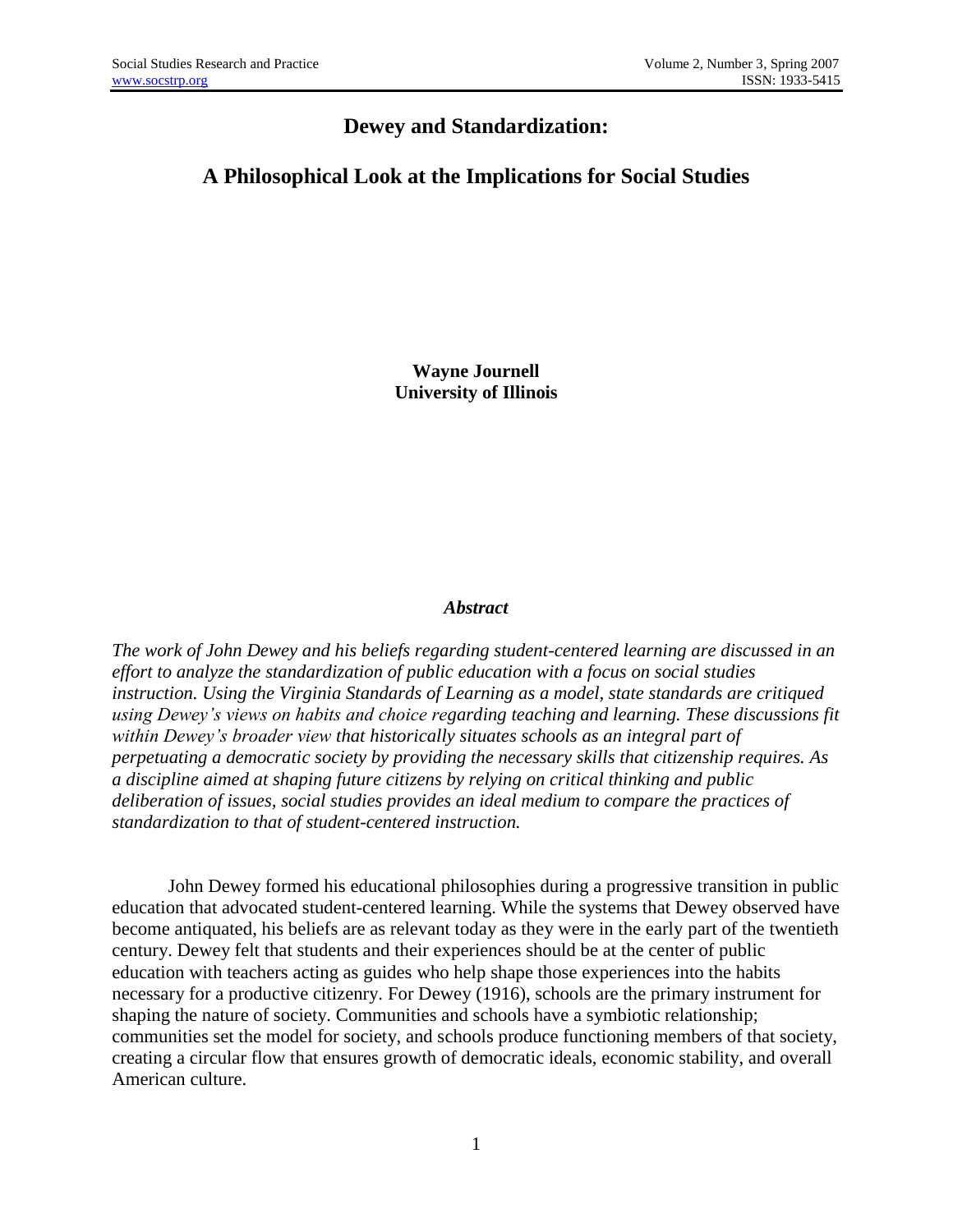The reliance among communities and schools has not changed from the early twentieth century, but the relationship certainly has. Dewey (1938) would find the standardization of American education to be a reversion to the "traditional schools" that he so adamantly denounces in his many works. While we live in a progressive era which protects the rights of individual students more than any other time in history, the movement to standardize education is destroying both the ability and freedom of students to think critically and creatively by forcing students to develop rudimentary habits designed simply to meet certain expectations on standardized tests. If the aforementioned symbiotic relationship that Dewey professes holds true, the United States is destined to produce a generation of individuals who have been created out of the same intellectual mold where complex issues are ignored in favor of a mass assimilation of facts.

I concur with those who argue that standardization has forced social studies teachers to abandon critical pedagogy in favor of rote instructional practices (Evans, 2001; Vogler & Virtue, 2007). Studies have shown that incidence of student discussion in social studies classrooms has waned in the wake of high stakes assessment (Parker, 2006; Wilen, 2003). Such transformations are particularly disturbing for those advocating a liberal discourse within social studies—one that emphasizes deliberation, diversity, and reliance on student experiences (Giroux & McLaren, 1986; Gutmann, 1987, 2004). Standards have forced social studies back to a conservative, civic republican movement that advocates nationalism and prevents educators from making decisions about curricular policy (Abowitz & Harnish, 2006; Giroux & McLaren, 1986; Ravitch, 2006).

 I will use Deweyan philosophy to show the potential damage of standardization on public education with particular emphasis given to social studies education. Dewey's discussion of habits and his belief in the democratic aspects of schooling will serve as the basis of my critique. I will frequently refer to the Virginia Standards of Learning (SOL) as an example of how standards often restrict the creativity and critical pedagogy of social studies educators. The SOLs represent the culmination of a conservative policy movement to which the author is personally familiar, having previously taught high school social studies in the Commonwealth (Fore, 1998).

#### **Standardization and the Virginia SOLs**

No Child Left Behind (NCLB) marks the culmination of nearly twenty years of increased governmental presence in education (Mathison, Ross, & Vinson, 2006). By the end of the 1980s, American students frequently were scoring lower on standardized assessments than other industrialized nations in math and science, prompting politicians to actively analyze public education in the United States. Their efforts resulted in the publication of *Nation at Risk,* a report on the substandard quality of all levels of American public education (McDonnell, 2005). Following the report, both the H.W. Bush and Clinton administrations began calling for more evidence of academic rigor and success in public education, usually resulting in the implementation of standardized tests (Cochran-Smith, 2003). Meanwhile, the shock that students in Europe and Japan were learning at a faster and more productive rate than their American counterparts caused the public to begin pointing fingers at school districts, school administrations, and teachers. As McDonnell (2005) states, "The idea of articulating welldefined content standards to which teachers are expected to teach, coupled with performance standards and assessments to measure student achievement, is a powerful idea with broad-based appeal across the ideological spectrum" (p. 35). Conservatives view standards as a way to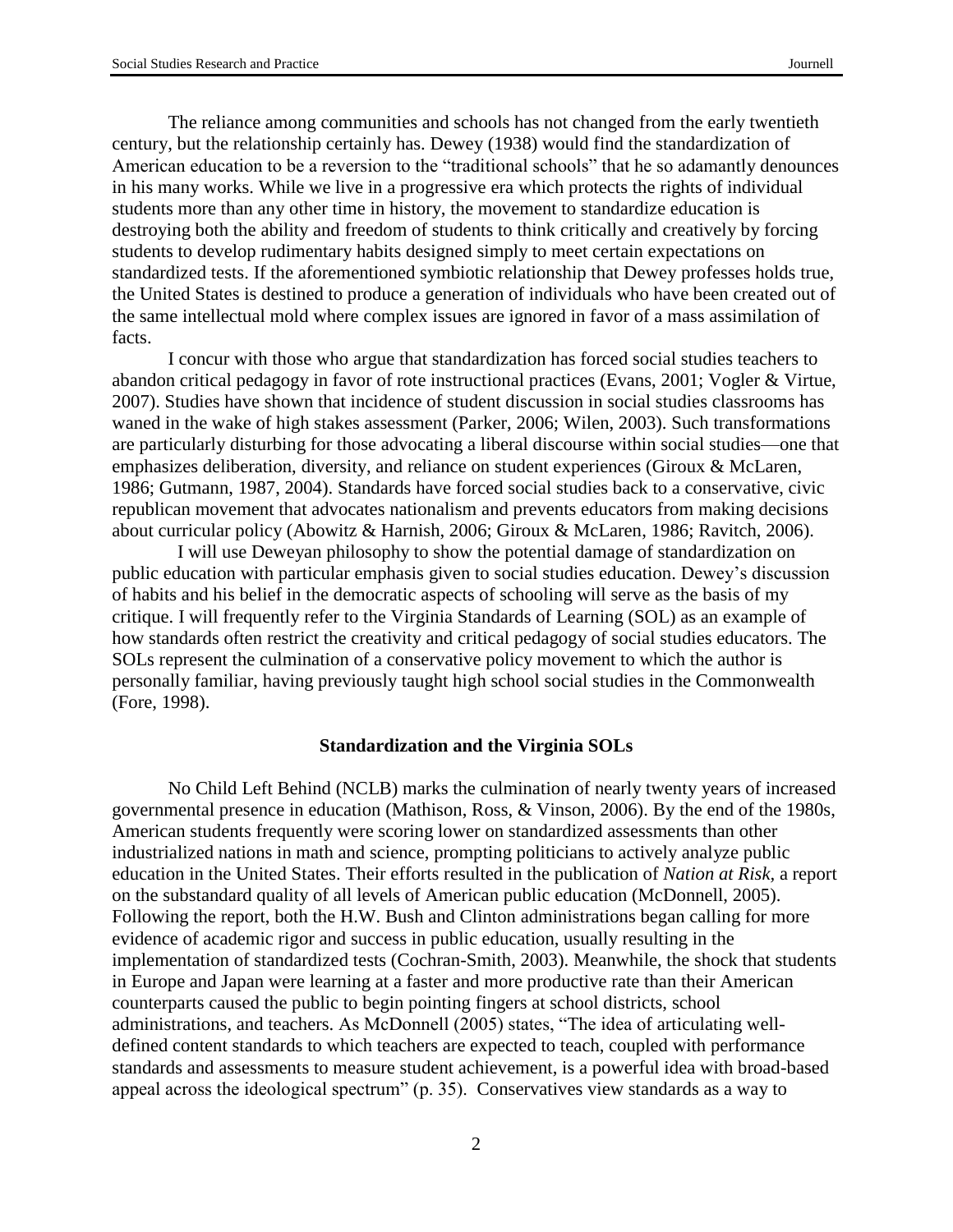promote nationalism and ensure the continuation of American international dominance while liberals laud the promise of equal educational opportunities for all students regardless of ethnicity or socioeconomic status under a standardized curriculum (Vinson, 2001).

The bipartisan push for educational accountability culminated in 2001 with NCLB. The current administration has projected that American students will be grade-level proficient in all subjects by 2012. Moreover, NCLB seeks to ensure that the majority of students cannot skew district or state results by requiring that individual schools demonstrate adequate yearly progress (AYP) in all areas of education, including demographic subgroups such as low socioeconomic, minority, or special education students. Should districts or individual schools fail to meet the requirements of NCLB in one or more of the AYP subgroups or in overall scores, they could face various sanctions ranging from the loss of federal funding to the overhauling of the district and their staffs (Rose, 2004; Ryan, 2004).

Darling-Hammond (2006) argues that this effort has backfired as white students increasingly flee from failing school districts, creating the very educational segregation that NCLB sought to eradicate. African-American and Latino students tend to score lower on standardized tests than their white counterparts, even when comparing similar income levels (Ladson-Billings, 2006). Despite the well-intentioned efforts of policy makers, standardization has failed to provide solutions to the achievement gap, other than to call attention to the already noticeable deficiencies of many urban schools in the United States (Ryan, 2004).

Under NCLB, the federal government delegates the method for quantifying public education to the individual states. Many states have adopted a series of high-stakes, end-ofcourse tests to evaluate both student achievement and teacher proficiency. Schools are assessed and labeled based on their overall student performance as well as the performance of students categorized into one or more AYP subgroups (Ryan, 2004).

The Virginia SOLs require student proficiency in a myriad of subjects, including several social studies courses, even though NCLB does not specifically require the testing of social studies for accreditation purposes (Ross, 2006). In her case study of the social studies SOL adoption process, Fore (1998) reports that the Allen administration, in power during the 1995 inception, purposefully shunned contributions from Virginia educators during the adoption debates, preferring to deal only with those advocating a likeminded conservative agenda. The end results were standards that sought teacher accountability by testing students on a mass collection of facts that followed the traditional, Euro-centered canon of American history. Despite minor revisions in 2001, the standards have maintained the same ideological tone since its inception.

SOL testing is multiple-choice and places emphasis on recall of factual information. The tests are scored on a 600 point scale with scores 400 and above considered passing. Success on SOL tests holds importance for both schools and their students. Schools with less than a 70% SOL pass rate in any subject or among any AYP subgroup may receive sanctions or be denied accreditation by the state. Students must pass SOL tests in order to receive verified credit for courses completed during the school year. Depending on the type of diploma desired, students must accumulate a certain number of verified credits in each academic discipline in order to graduate (Yeager & van Hover, 2006). Schools that do not maintain the standards set forth by the Commonwealth do not receive annual accreditation, and under NCLB, their students are permitted to transfer schools free of any monetary obligation. Needless to say, the demands of accreditation have put undue stress on district superintendents, building administrators, and, most of all, classroom teachers (Petersen & Young, 2004).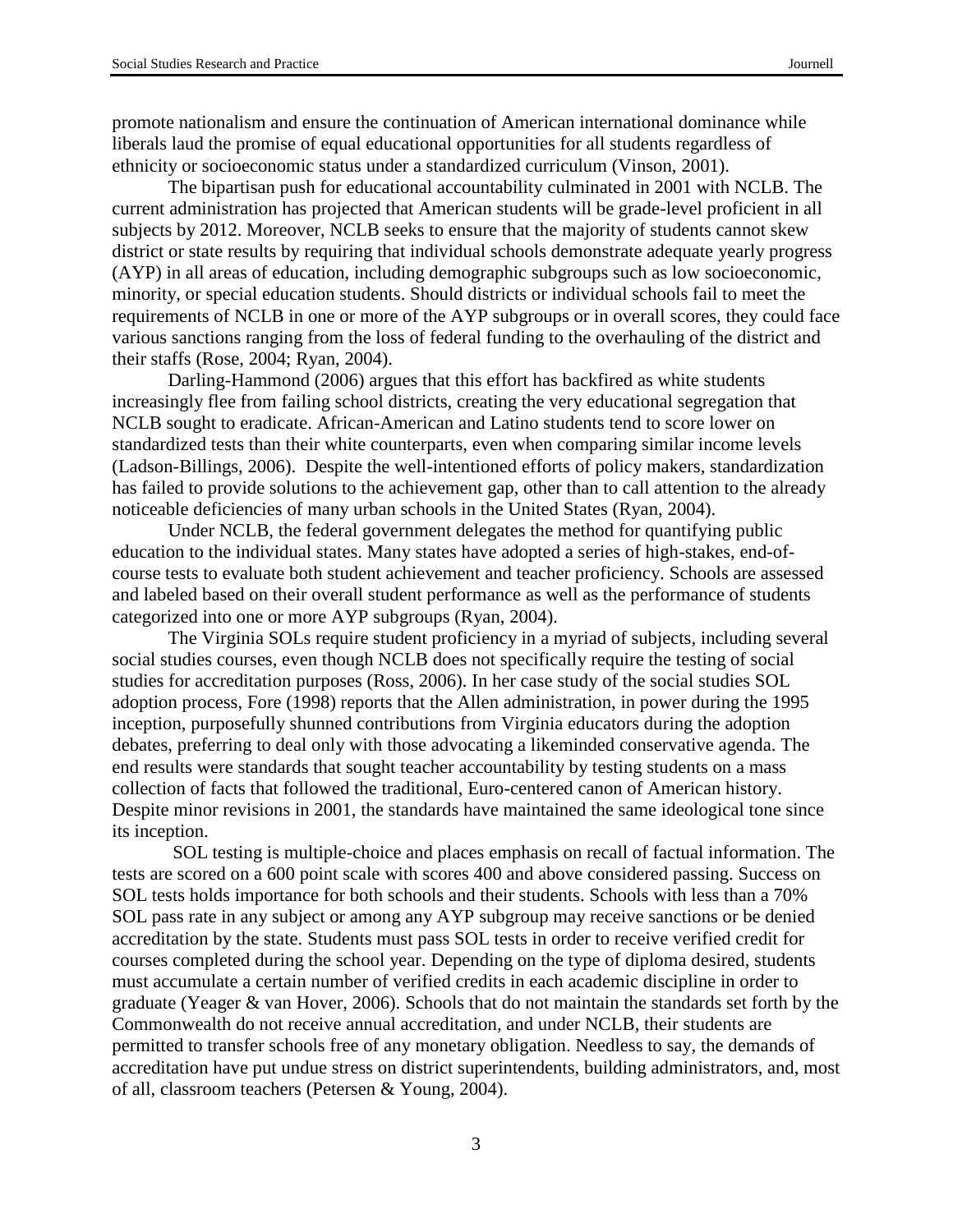#### *Standards and Social Studies*

In addition to outlining plans for educational accountability and equality, standards offer a variety of curricular benefits. Standards provide a starting point for educators to develop instruction by expressly defining the content required for student knowledge (Ravitch, 1996). Additionally, for those who believe public schooling should instill within students basic fundamental values, standards provide a safeguard from overzealous teachers that seek to indoctrinate students with beliefs that differ from that of the community (Holmes, 2001). Despite these arguments, many educators, particularly in the highly politicized discipline of social studies, fear that standards deprofessionalize teachers and reduce complex issues into a collection of facts (Evans, 2001; Mathison et al., 2006; Vogler & Virtue, 2007).

Ross (2006) dismisses the notion that standards have detrimentally weakened social studies instruction by making a distinction between formal and enacted curriculum. Ross sees most teachers as either "active implementers" or "user-developers" that are constantly reinterpreting and offering suggestions to policy makers while simultaneously shaping the enacted curriculum on an individual basis. Grant (2001) lends support to this notion in his study of social studies teachers working under the constraints of the New York State Regents exam. Both of the teachers studied aligned their lessons with the state standards yet maintained instructional goals that superseded the state requirements.

I argue that standards-based education presents greater influence over social studies education than Ross (2006) or Grant (2001) acknowledge. A strong body of literature suggests a formal curriculum backed by high-stakes testing manipulates pedagogical methods used in social studies instruction. In a study of high school social studies educators in Mississippi, Vogler (2005) found teachers repeatedly engaged in instructional methods designed to ensure student success on a graduation examination. Teachers admitted to using primarily rote exercises that emphasized elements of the formal curriculum. Largely absent were creative approaches to instruction, such as role playing, performance assessments, problem solving, and interdisciplinary instruction. Other studies have found similar results in states that mandate a formal social studies curriculum (Barbour, Evans, & Ritter, 2007; Kahne, Rodriguez, Smith, & Thiede, 2000; Segall, 2003).

A study by van Hover and Pierce (2006) nicely illustrates the negative effect of the Virginia SOLs on classroom practices. The authors monitored the progress of two first-year social studies teachers to see how the teachers responded to the pressures of SOL testing. Both teachers started the year aware but undeterred by SOL requirements, concerning themselves only with issues typical to novice teachers. However, by the end of the first semester, van Hover and Pierce observed changes in attitude and practice of the two teachers. Both teachers began grousing about the curricular pace forced upon them by SOL demands, and one teacher changed his entire teaching method, implementing frequent recitation exercises and biweekly quizzes designed to emphasize and reinforce SOL content. Yeager and van Hover (2006) document similar incidents of teachers abandoning their conceptions of social studies instruction amid mounting pressure from concerned administrators and districts over SOL requirements. These examples support the notion that American teachers view successful pedagogy as adequately preparing students for success on standardized assessments, as opposed to teachers in other nations that measure their performance based on how well students model skills taught in the classroom (Hicks, 2005).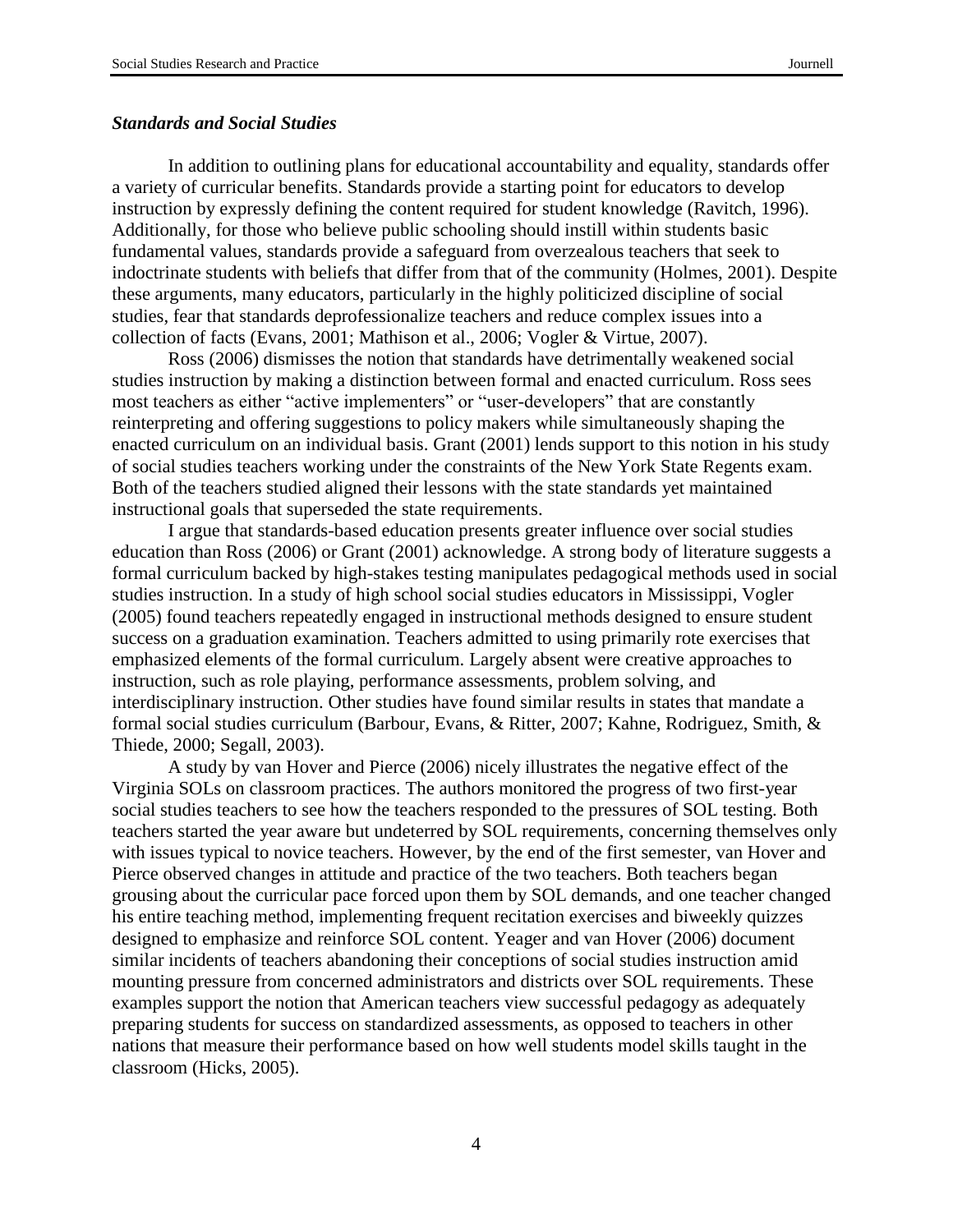Such anxiety separates state standards from those offered by the National Council for the Social Studies (NCSS) and other professional organizations (Mathison et al., 2006). Many teachers remain unfamiliar with NCSS guidelines, yet they often can recite state standards nearly verbatim due to the daily self-monitoring and reflection required by high-stakes testing. As a result, the formal curriculum increasingly becomes the enacted curriculum. Standards inevitably force teachers to replace ideological concepts of instruction with survival tactics that ensure successful performance. If reputations and professionalism hang in the balance, teachers are less likely to stray from the formal curriculum and institute creative pedagogy that may be inconsistent with tested information or may deviate from valuable content instruction.

### **The Habits of Standardization**

#### *Dewey and Habits*

Dewey (1922/1988) believes in the nature of habits when dealing with the abilities, personalities, and customs of individuals; he defines it:

[as a] kind of human activity which is influenced by prior activity and in that sense acquired; which contains within itself a certain ordering or systematization of minor elements of action; which is projective, dynamic in quality, ready for overt manifestation; and which is operative in some subdued subordinate form even when not obviously dominating activity. (p. 31)

According to Dewey (1922/1988), habits help define individuals, and the shaping of those habits is the result of the environment of the individual. Dewey views classrooms as the center of the formation of student habits with both teachers and administrators serving integral roles.

Dewey believes that habits acquired by students act as tools for their education and their post-schooling lives. For Dewey (1916), habits are not merely mindless personality quirks, rather a "means to an ends . . . an active control of the environment through control of the organs of action" (p. 46). In other words, habits are used to solve problems and dissect complex situations. As Dewey (1938) states, "The basic characteristic of habit is that every experience enacted and undergone modifies the one who acts and undergoes, while this modification affects, whether we wish it or not, the quality of subsequent experiences" (p. 35). In the context of education, the skills acquired and developed, while in school, will shape how students look at and react to the world. Therefore, schools have a tremendous responsibility for future generations of society. Habits developed during schooling do not disappear at graduation but will continue to guide the leadership and workforces of the United States. Consequently, Dewey (1909) views schools as institutions "erected by society to . . . exercise a certain specific function in maintaining the life and advancing the welfare of society" (p. 7).

Those advocating a liberal definition of social studies believe that students should develop habits that extend beyond memorization of historical facts. Classroom activities that create opportunities for students to debate issues, deliberate on potential solutions, and participate in the political process create habits of agency (Gutmann, 1987; Kahne & Westheimer, 2006; Westheimer & Kahne, 2004). In other words, students should prepare for future citizenship by developing the habits of good citizens. Teachers aid in this process by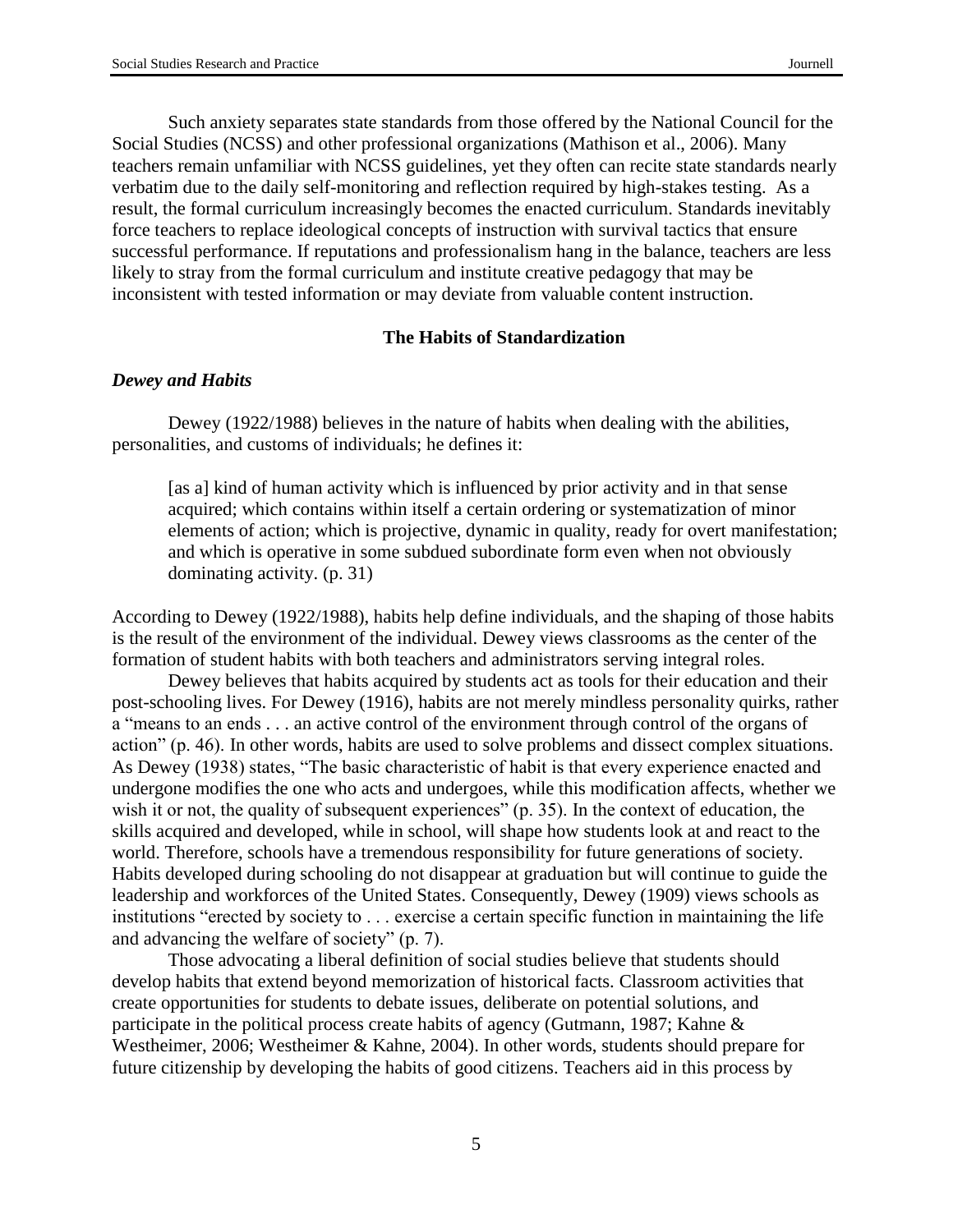developing classroom activities that allow for critical thought and opportunities to share and deliberate ideas.

## *The Phasing Out of Critical Thinking*

The era of NCLB has turned the goal of public education from *how* to think to *what* to think. While the difference may seem like simple semantics, Dewey (1910) believes otherwise:

If our schools turn out their pupils in that attitude of mind which is conducive to good judgment in any department of affairs in which pupils are placed they have done more than if they sent out their pupils merely possessed of vast stores of information. (p. 101)

The Virginia SOLs are very conscious of making sure that all grade levels throughout the Commonwealth are learning the same types of information, but there is no congruency about the method in which the information is taught. The standards list content from specific time periods in history but offer few ways to connect specific facts to larger themes. This creates curriculum that either functions by tedious routine or sporadic covering of content, neither of which is conducive to learning (Dewey, 1910). As Dewey (1910) argues, when teachers are given standards and the responsibility to ensure successful performance of those standards, then developing useful habits of the mind is a secondary goal. In other words, if teachers are teaching to the test, they are not developing life skills of analytical and critical thinking for their students (Anagnostopoulos, 2005; Vogler & Virtue, 2007).

The high-stakes testing component used to quantify NCLB is not necessarily changing what students are learning but the way in which they are learning the material. There is little in the Virginia SOLs for U.S. History that would surprise the average citizen, but the amount of information needed to be covered by the end of the school year forces teachers to change their methods for analyzing historical actions, as evidenced in the studies by van Hover and Pierce (2006) and Yeager and van Hover (2006). For example, most adults remember studying Truman's decision to drop atomic bombs on Japan to end World War II. By using primary sources and discussing the reasoning behind the decision—dropping the bomb actually saved both American and Japanese lives—students could appreciate that a decision of such magnitude is not merely a means to an end that one finds in a history textbook. Students today are not consistently exposed to such arguments and debates due to the time constraints placed on teachers by standardized tests (Parker, 2006; Vogler & Virtue, 2007). This creates an injustice much deeper than simply a poor appreciation of history. Instead, American students are not being taught to think critically about problems and are, therefore, avoiding higher levels of Bloom's taxonomy (Pattiz, 2004).

Wright (2002) defines critical thinking as "criteria [of] accuracy, clarity, plausibility, relevance, having a weight of evidence for a claim, and logic" (p. 258). For that reason, many educators scoff at the notion of having high school courses specifically designed for teaching critical thinking. This separates analytical thinking from common applications; in short, it does not create the habit of critical thinking necessary for life situations (Wright, 2002). Analytical thinking needs to be repeatedly used as a tool to solve problems in school, which will allow students to critically view social issues later in life. Dewey (1938) calls the greatest of all pedagogical fallacies the notion that "a person learns only the particular thing he is studying at the time" (p. 48). Instead, students not only learn facts or solutions to problems, but they also learn the methods and techniques used to understand such data.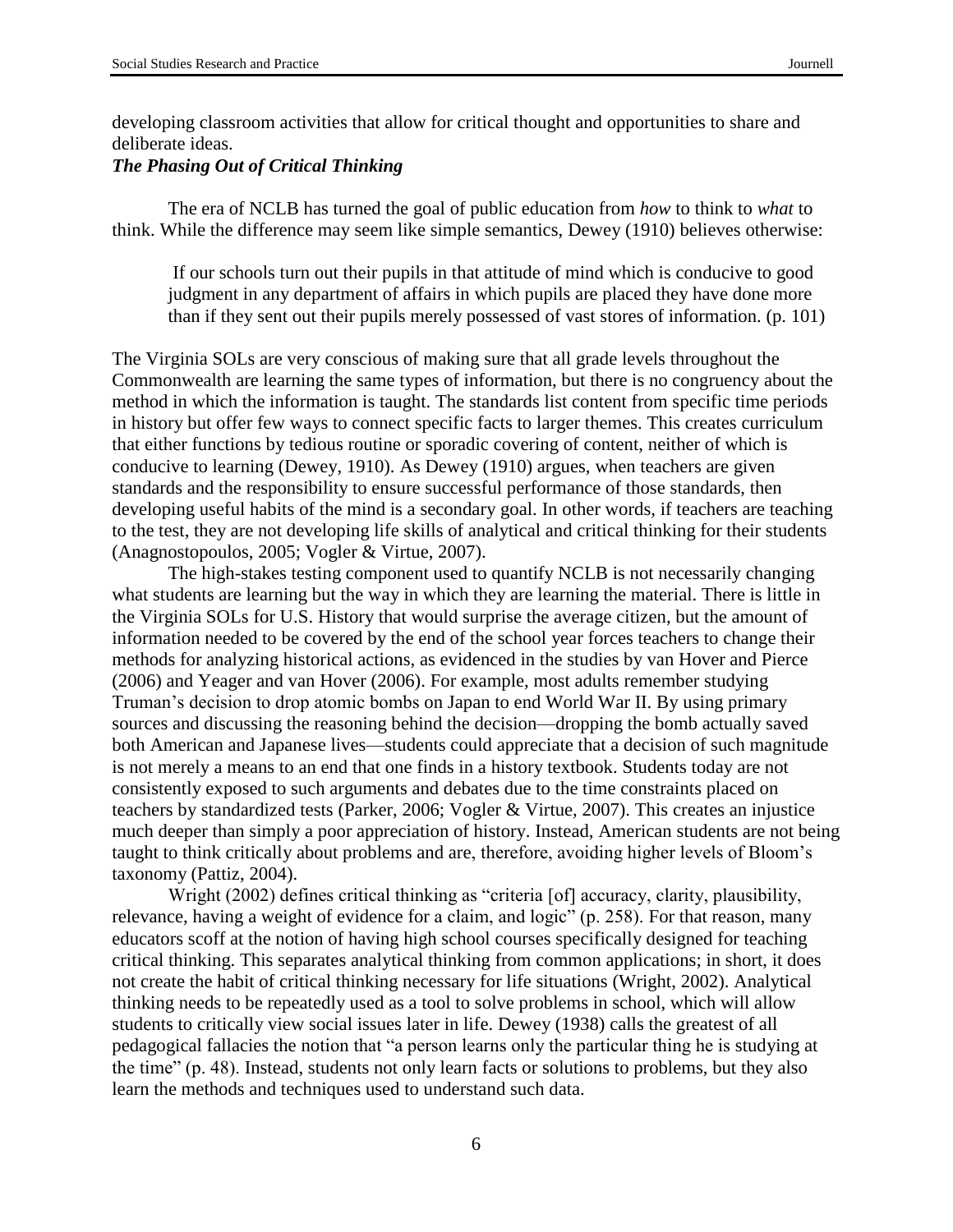Segregation of historical facts apart from the historical process created by standardization forces students into developing a skewed perception of history. According to Dewey (1938), separating content from the process of discovery creates experiences that "[are] not available under the actual conditions of life" (p. 48). Lee (2004) concurs, claiming that students must become familiar with the historical process in order to understand that history is open to interpretation. Multiple versions of history exist; however, teachers often only expose their students to the master narrative presented in textbooks and standards. Standardization narrows the social studies curriculum, forcing teachers to implement tedious memorization techniques that only allow for the teaching of specific content (Savage, 2003). Evaluations of student knowledge have also become more simplistic. Multiple-choice and true or false assessments have taken the place of essays and projects, in part because teachers want to model what their students will see on end-of-course tests. In other words, NCLB has turned education into a rightor-wrong, black-or-white experience (Pattiz, 2004). This is especially disconcerting to social studies where human emotions and conditions are studied, creating gray areas in all aspects of history (Lee, 2004). Movements such as fascism in Germany or chattel slavery in antebellum America cannot adequately be explained as "wrong" without looking at the events and eras that led to the creation of these situations.

Students are not oblivious to this change as well. Kanevsky and Keighley (2003), in an attempt to understand academic discouragement, conducted a study of middle and high school students who were labeled as gifted and talented in elementary school but were academically underachieving in their secondary years. The students surveyed targeted their boredom at the techniques of their teachers, specifically "copying, memorizing, regurgitating, repetition [and] waiting." (p. 21). One student reported, "I remember always thinking I want to learn something and we're not learning anything and we did the same things over and over again." (p. 20). Another telling response was, "The only thing you do at school is memorize . . . They don't expect you to understand." (p. 24).

Chiodo and Byford (2004) performed a similar study solely for the field of social studies, using eighth and eleventh grade history students. The authors found negative attitudes towards social studies with students referring to their history courses as "dull, boring, and irrelevant," due to instruction based on lecture and worksheets (p. 16). The eighth-grade students preferred their social studies courses to involve more "group projects, group work, debates, and simulations," activities which are often stifled by standardization (p. 20). As any educator knows, when the enjoyment is taken out of learning, students will find other ways to focus their motivation. More importantly, even though the students in both studies did not use Deweyan terminology, they saw the habits being forced upon them as detrimental to their education. They knew that the superficial techniques of their teachers were hiding a deeper understanding of the subject.

As a former high school teacher in Virginia, I had a perfect student pass rate on the Virginia SOL tests for U.S. History and World History Part II during the 2004-2005 school year. While my school principal and district supervisors were thrilled with my results, I felt that my history students did not receive as beneficial an education as my Advanced Placement Government students, who were free from an end-of-course SOL testing requirement. In the government course, I had the freedom to cover material without the restraints of time or pressure. My students engaged in advanced levels of thinking such as student-lead classroom discussions and oral debates on controversial issues. The course was demanding, but at the end of the year, nearly half of my students told me that government was the most rewarding course they had taken in high school, because they learned about themselves, both personally and politically, and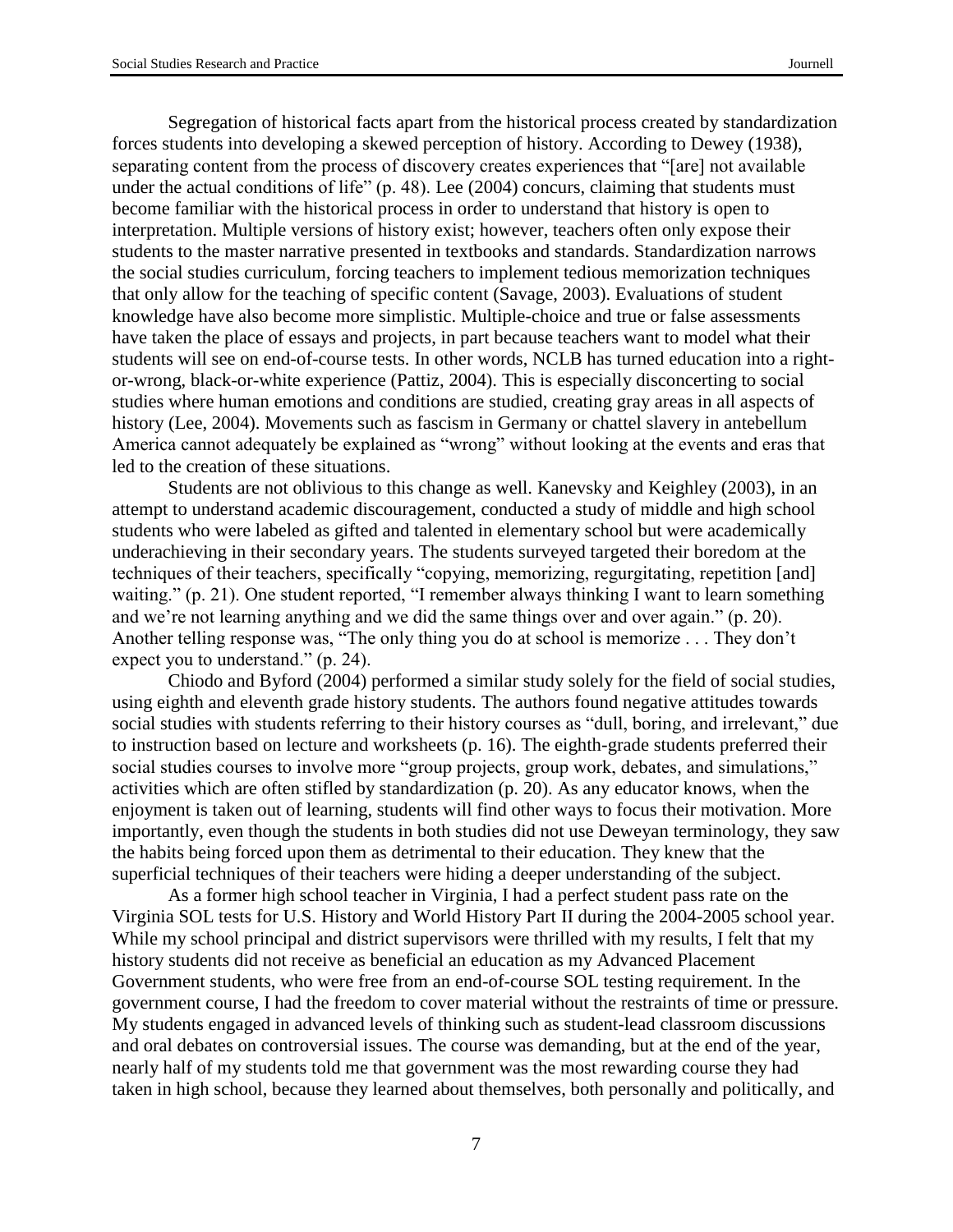that the class had forced them to perform a variety of tasks that they had never before attempted. The course instilled new habits in those students, such as formulating arguments and public speaking, both of which will remain useful to them in their academic and professional careers.

Unfortunately for my history students, their educational experience was limited due to the constant pressure to cover the required standards before the end-of-course test, similar to the aforementioned studies by van Hover and Pierce (2006), Vogler (2005), and Yeager and van Hover (2006). Their courses were dominated by worksheets, lectures, and repetition of facts—a true Machiavellian method where the ends justified the means. Dewey (1910) warns against using such techniques in the teaching of history:

The danger in those studies where the main emphasis is upon acquisition of skill is just the reverse. The tendency is to take the shortest cuts possible to gain the required end. This makes the subjects mechanical and thus restrictive of intellectual power. (p. 51)

One could argue that my history and government students will likely forget most of the content of their respective courses as they reach adulthood, but my government students may remember those habits of formulating arguments and effective public speaking. As Dewey (1938) states, "Collateral learning in the way of formation of enduring attitudes, of likes and dislikes, may be and often is much more important than the spelling lesson or lesson in geography or history that is learned" (p. 48). Consider a sports analogy: A baseball player with any remote skill can face a hard-throwing pitching machine and eventually learn to hit the ball consistently, because the motion of the machine and the speed and location of the pitches will remain constant. All the hitter has to do is adjust his timing. Of course, replace the machine with a hard-throwing pitcher and suddenly the batter flails hopelessly. While the speed is similar to that of the machine, the movement of the ball and the release point of the pitcher are going to vary with each pitch. Therefore, having a player learn to hit exclusively off of a pitching machine is ineffective, because it creates poor habits and the hitter is unable to adjust when minor variances are implemented. Instead, a more effective technique would be to equip the hitter with basic habits of hitting such as keeping one's eye on the ball, maintaining a solid base, and using a level swing. The same philosophy holds true for students: Teach them the tools necessary to learn and they will be able to learn in a multitude of environments.

#### *Habits that Discourage the Love of Learning*

Garrison (2004) asserts that the "ultimate goal [of education] is to become a lover of wisdom" where "wisdom . . . is beyond knowledge alone though knowledge is a means to its attainment" (p. 147). Such a phrase is rich with Dewey, who believes that the most important habit that educators can impress upon youth is the love of learning. Dewey (1922/1988) views habits as arts that that lead to the betterment of individuals and society. It is here that one finds the crux of Dewey's feelings about habits, that they "are so intimately a part of ourselves" (p. 21). No other aspect of who we are as individuals is as directly related to our environment as the habits that we form. As Dewey acknowledges, some habits can be damaging and virtually irremovable, but that is due to the intense bond that we have with those habits. People fall victim to oppressive habits such as drinking and smoking, and a cunning marketer will understand that a great amount of money is available in the treatment and cures of such addictions because those habits become fundamental to the identity of an individual.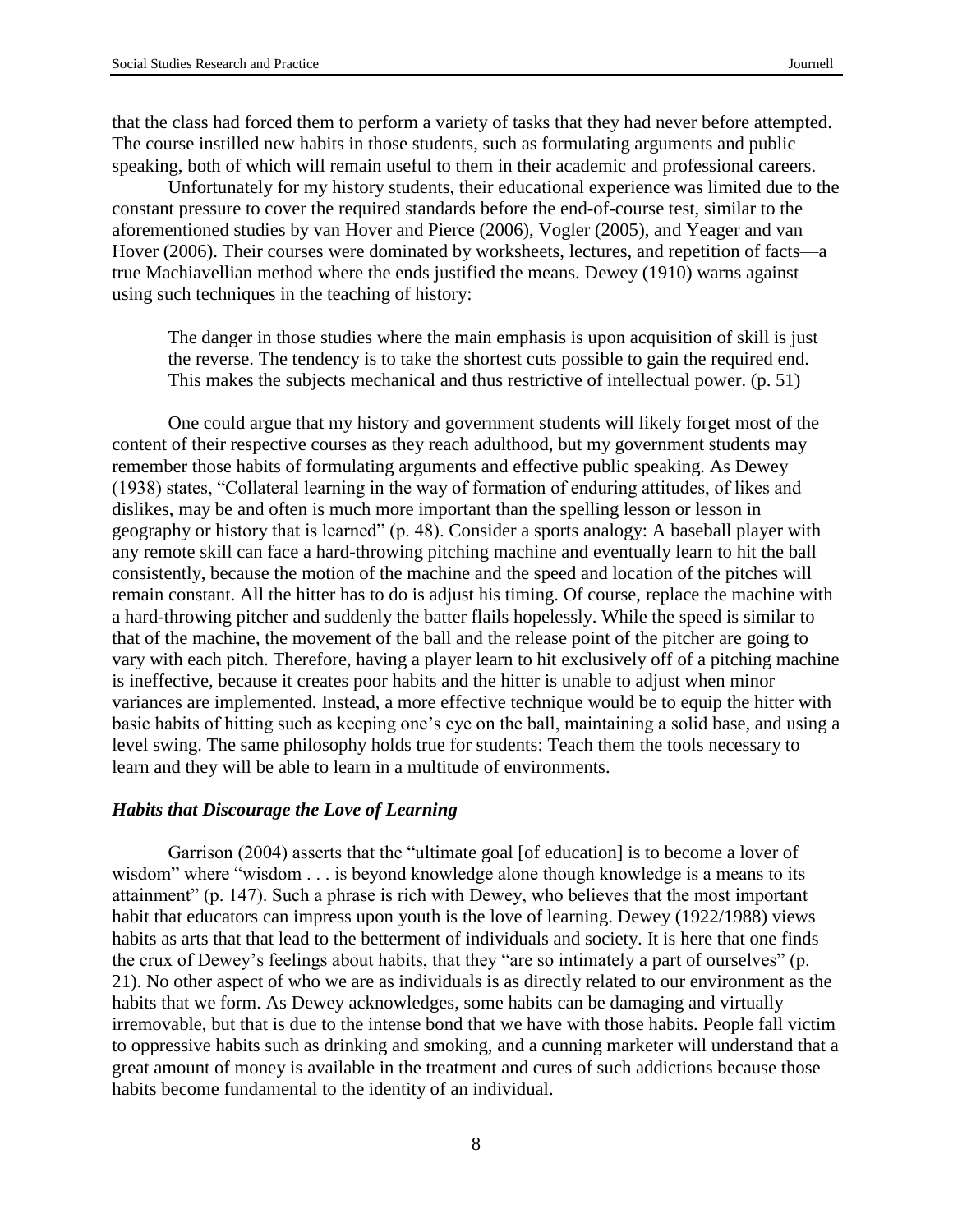A positive habit will have the opposite outcome. Someone who gains the habits of critical thinking and intrinsic love of knowledge will experience riches that never cease. Dewey (1910) calls this phenomenon abstract thinking or "interest in intellectual matters for their own sake, a delight in thinking for the sake of thinking" (p. 141). Standardization has created an outcomebased society that starts at the ground level. Every assignment a student attempts to complete requires value, a score or an evaluation that signifies accomplishment or successful completion. Even among more motivated, college-bound students remains a desire to learn for the purposes of a reward. In my Advanced Placement course, I assigned weekly readings of a philosophical nature on the structure and efficiency of the American political system and occasionally gave remedial pop quizzes to assess both the effort and comprehension of my students. At one point, I overheard something I had never expected: an admonished student griping about not being quizzed because they had actually read the assigned material. Where was the elation that accompanies learning new knowledge or the excitement of opening new possibilities that had previously ceased to exist? When people learn for the sake of others, they lose focus of the individual for whom learning is truly designed.

Learning does offer retribution as long as the value is intrinsically motivated. True learning is the key that unlocks doors and opens hidden passageways to the unexplored. Dewey (1910) believes that "thought affords the sole method of escape from purely impulsive or purely routine action" (p. 14). When education becomes standardized and states dictate both the knowledge presented and the method of thought that accompanies that knowledge, then states limit students' ability to escape, not only from the monotony of the classroom, but also from the boundaries impressed upon them by societal customs. Dewey (1910, 1916), using Plato's definition of slavery, would view such forced habits as a form of oppression. Shackles of iron are simply replaced by stocks of routine, repetition, and irrelevance. Similar to the way slave narratives tell of African Americans using education as a way to escape from bondage, students need the habits of critical thinking and intrinsic learning to break away from the darkness of unimaginative, simplistic thought. In essence, the argument against standardization is a plea for freedom.

#### **Standardization as Oppression of Individuality**

#### *Students as Individuals*

In this era of special education, IEPs, and 504 plans, it almost seems asinine for anyone to question the individuality of public education. Using those parameters, it could easily be argued that we currently live in the most individualized educational system in history. Indeed, great pains have gone into ensuring that schools cater to the learning styles of individual students by modifying instructional strategies to meet intellectual or physical exceptionalities. Dewey (1938) recognizes the need for individualism in education:

[Not] every pupil will respond or that any child of normally strong impulses will respond on every occasion. There are likely to be some who, when they come to school, are already victims of injurious conditions outside of the school and who have become so passive and unduly docile that they fail to contribute…The teacher has to deal with [those students] individually. (p. 56)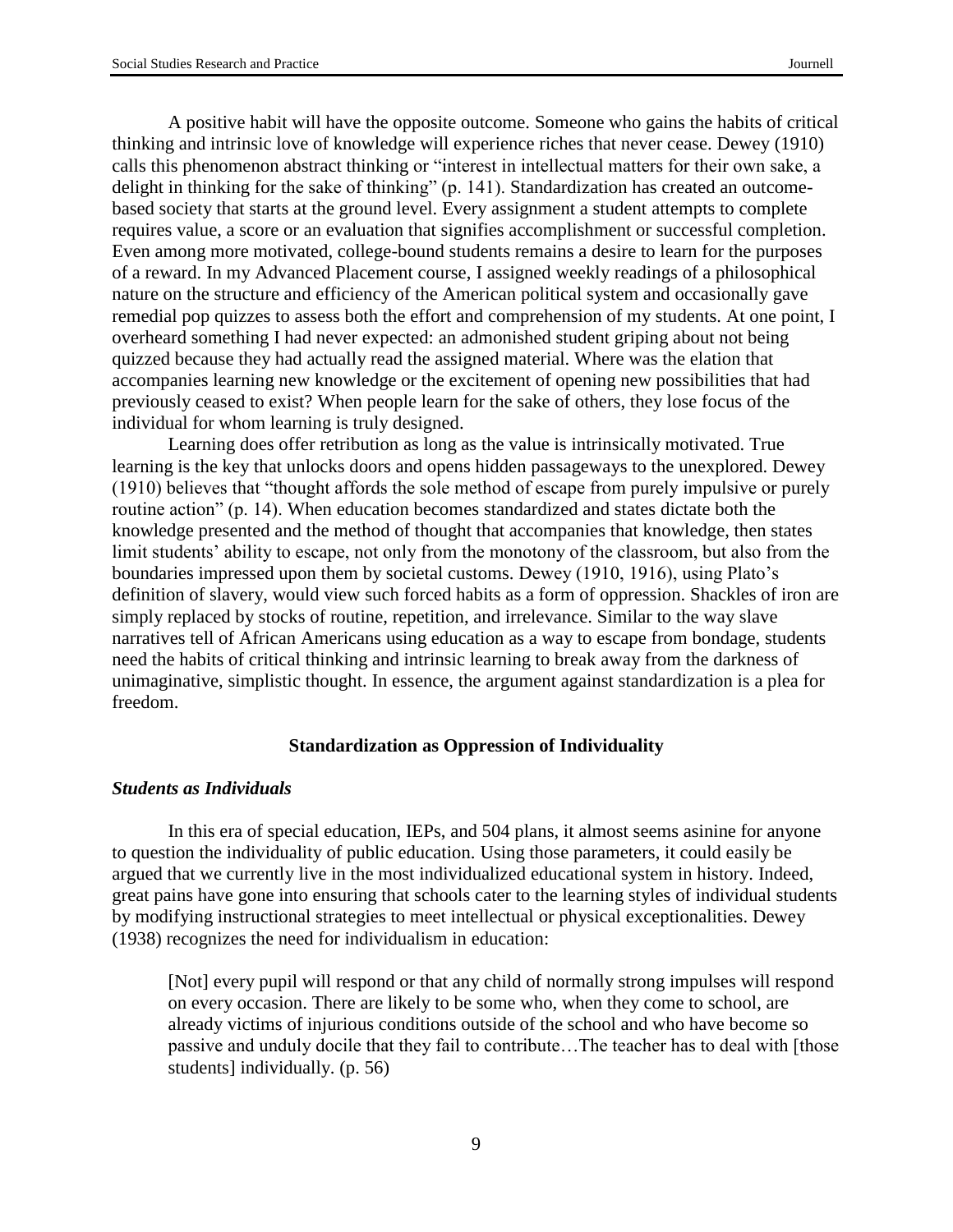Even in an era prior to modern classifications of student exceptionalities, Dewey understood that all students learn differently and would suffer from the social Darwinian style used in the early part of the last century.

While Dewey would approve of the steps taken to promote individuality regarding *how* students learn, he would be horrified at the methods the state has taken to regulate *what* students learn. In many ways, our public schools have regressed to the traditional schools that Dewey (1938) admonishes in his writings. One of the innate flaws of the traditional schools was that they "consisted of subject-matter that was selected and arranged on the basis of judgment of adults as to what would be useful for the young…material to be learned was settled upon outside of the present life-experience of the learner" (p. 76). Dewey sees a much stronger purpose in education which is to "prepare the young for future responsibilities and for success in life, by means of acquisition of the organized bodies of information and prepared form of skill which comprehend the material of instruction" (p.18). He views strict implementation of educational policy from higher authorities as oppressive to "expression and cultivation of individuality" (p. 19).

## *Limitation of Student Choice*

Forgoing a debate on the reality of NCLB, one can easily see the problem with the current system, which operates with the underlying assumption that all students should strive to go to college. Once again, this dilemma is not unique to our current time and place. Dewey realized that preparing students for life and college were two very different endeavors (Reid, 2002). As Dewey (1916) states, "a society to which stratification into separate classes would be fatal, must see to it that intellectual opportunities are accessible to all on equable and easy terms" (pp. 87-88).

Dewey paraphrases Plato when he states that "the business of education [is] to discover what each person is good for, and to train him mastery of that mode of excellence" (p. 309). Sadly, standardization is forcing schools to phase out programs designed to promote individuality and self-exploration. Many school districts have had to cut funding for art, music, theatre, vocational education, and other electives to budget for remediation programs for students who did not pass one or more of their standardized assessments. Students unsuccessful in the eyes of NCLB are being pulled out of elective courses and forced to participate in even more repetitious remediation, when many of those same students were finding their passion in those specialty classes (Darling-Hammond, 2004; Ryan, 2004).

Even within social studies, standards place value on certain subjects over others. In Virginia, all secondary social studies courses require end-of-course SOL assessments except U.S. and Virginia government. It seems absurd that the Commonwealth would require that students demonstrate proficient knowledge about ancient world history but not about the government in which they live. If Dewey were to endorse any form of standardization, one could argue that he would support testing students about the role of government before they became active citizens of a democracy. As Dewey (1916) states, "A government resting on popular suffrage cannot be successful unless those who elect and who obey their governors are educated" (p. 87). The fact that standardization exists in Virginia, yet knowledge of American government is not overtly required, is perhaps the most democratic argument one can make in favor of reforming the SOLs.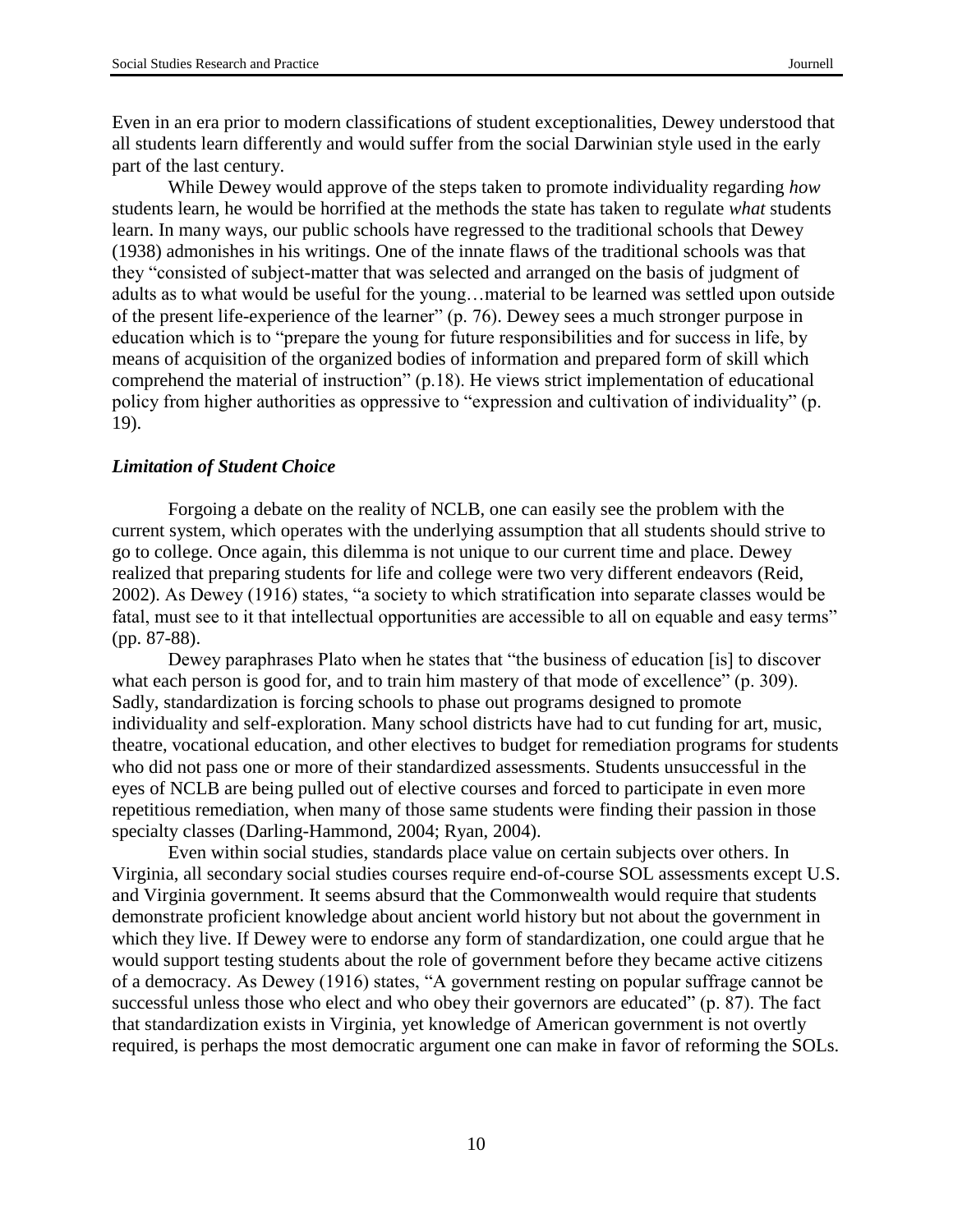## *The Effect of Standardization on Teachers*

The individual restrictions placed on students through standardization only tell part of the story. The art of teaching is also suffering by limiting topics available for discussion and by forcing teachers to focus their attention more on content than their students' performance. Dewey (1916) agrees, maintaining that teachers, "when engaged in the direct act of teaching, [need] to have subject matter at [their] fingers' ends; [their] attention should be upon the attitude and response of the pupil" (p. 183). In other words, the subject matter that state standards stringently attempt to drill into students should simply be tools for the greater end of allowing students to feel passionately about issues. When vibrant issues are deadened through habits of simple regurgitation, both student and teacher lose interest in the learning process.

Dewey (1916) continues by stating, "The teacher should be occupied not with the subject matter in itself but in its interaction with the pupils' present needs and capacities" (p. 183). Standardization has become so stifling, especially as the popularity of merit pay continues to grow, that standards often act as blinders, keeping teachers from observing the needs of their classroom (van Hover & Pierce, 2006). Good teachers know that the pulse of a classroom cannot be found in a manual but rather in the eyes and responses of their students. When an issue is greeted with blank stares of bewilderment or multiple questions of the same nature then astute teachers know that reteaching is necessary. Standardization forces teachers to plow through curriculum, knowing that they have to meet a deadline by the end of the year. The assumption is that if students did not completely understand one issue, they will comprehend subsequent issues, and by the assessment date, they will know enough to ensure success. This results in a watered-down curriculum where students are left with gaping holes in content (Anagnostopoulos, 2005).

In a subtle way, the Virginia SOLs are attempting to censor teachers and students through the required information for various disciplines, particularly in the often politicized area of social studies, a phenomenon Fore (1998) details in her study. For example, the SOLs for U.S. History only make passing reference to Watergate. One may quickly assume that the course ends before the 1970s for the sake of brevity, but under closer examination, the SOLs acknowledge Reagan's role in ending the Cold War and the groundbreaking achievements of Sandra Day O'Connor and Sally Ride, all of which occurred well after Nixon's disgraceful exit from the Presidency. The SOLs even mention Nixon's Vietnaminzation plan and opening of relations with China. Of course, being a traditionally Republican state, the architects of the Virginia SOLs may have downplayed the significance of Watergate for political benefit. A quick glance at the curriculum guide shows that the same clemency was neglected when discussing Lyndon Johnson and his failures in Vietnam.

Any student of history knows that Watergate changed the role of the Presidency as we know it today, and its omission from an American history course is preposterous regardless of political affiliation. Obviously, legislators are doing a disservice to their young constituents when they deprive them of knowledge, but these same legislators are also putting their teachers in a bind. Do teachers attempt to include omitted issues such as Watergate into the curriculum even when they know it will not be tested? The opportunity cost of such a decision is huge for an educator in this modern era. Taking a couple days to discuss Watergate means less time for covering the Cold War or the Civil Rights Movement, both of which are subject for the end-ofcourse SOL test. Teachers are then pushed into a moral dilemma: What is best for their students— learning about an issue important to American history and culture, or hammering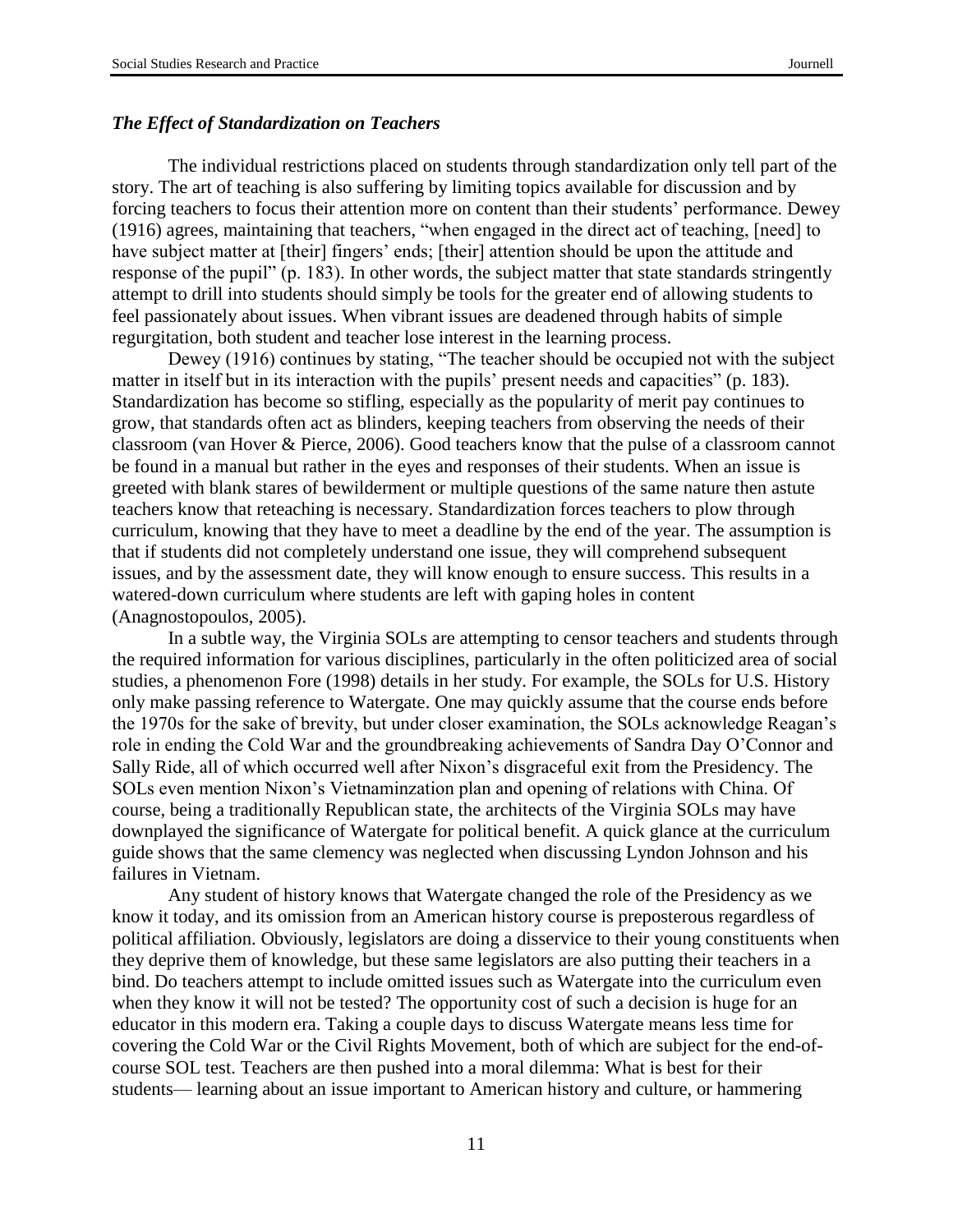home pre-approved issues in the off chance that they may be the subject of the question that makes or breaks a student on their end-of-course assessment? Unfortunately, I feel that most teachers choose the latter, because they are concerned about the final scores associated with individual merit and school accreditation.

#### **Conclusion**

According to a popular maxim, what is old will soon become new again. Dewey's student-centered philosophies have passed the test of time and are receiving renewed attention due to the debilitating effects standardization is having on both teaching and learning. In particular, standardization reduces social studies, a discipline built upon analytical thought and debate, to a process of recitation and memorization. While Dewey may have approved of ensuring that students enter adulthood with a basic set of knowledge, he would have never approved of such knowledge coming at the expense of critical pedagogy relevant to students' interests. As Dewey (1910) reiterates throughout his works, learning how to think better equips students for future endeavors than simply focusing on what to think. The same sentiment applies to social studies. Understanding the processes of historical thought and the value of deliberating social issues will benefit students more than amassing trivial facts. In order to achieve these goals, teachers must tailor curriculum to students' experiences and interests. A set curriculum deprives both teachers and students of creativity and autonomy in the classroom. A Deweyan model would circumvent the stifling effects of standardization, while continuing to provide a rigorous curriculum. A student-centered approach forces student ownership over his or her personal learning by increasing intrinsic motivation.

As Dewey (1910) states, "Thought affords the sole method of escape from purely impulsive or purely routine action" (p. 14). When students are deprived of the ability to think, states run the risk of turning their future citizenry into automatons incapable of analytical thought. If, as Dewey (1916) believes, society rests on the success or failure of public education, future decisions on standardization may affect more than social studies: American democracy may well be at stake.

#### **References**

- Abowitz, K.K., & Harnish, J. (2006). Contemporary discourses of citizenship. *Review of Educational Research, 76,* 653-690.
- Anagnostopoulos, D. (2005). Testing, tests, and classroom texts. *Journal of Curriculum Studies, 37,* 35-63.
- Barbour, M., Evans, M., & Ritter, J. (2007). Situating the Georgia performance standards in the social studies debate: An improvement for social studies classrooms or continuing the whitewash. *Journal of Social Studies Research, 31*(1), 27-33.
- Chiodo, J.J., & Byford, J. (2004). Do they really dislike social studies? A study of middle school and high school students. *Journal of Social Studies Research, 28*(1)*,* 16-26.
- Cochran-Smith, M. (2003). The unforgiving complexity of teaching: Avoiding simplicity in the age of accountability. *Journal of Teacher Education, 54*(1), 3-5.
- Darling-Hammond, L. (2004). Standards, accountability, and school reform. *Teachers College Record, 106,* 1047-1085.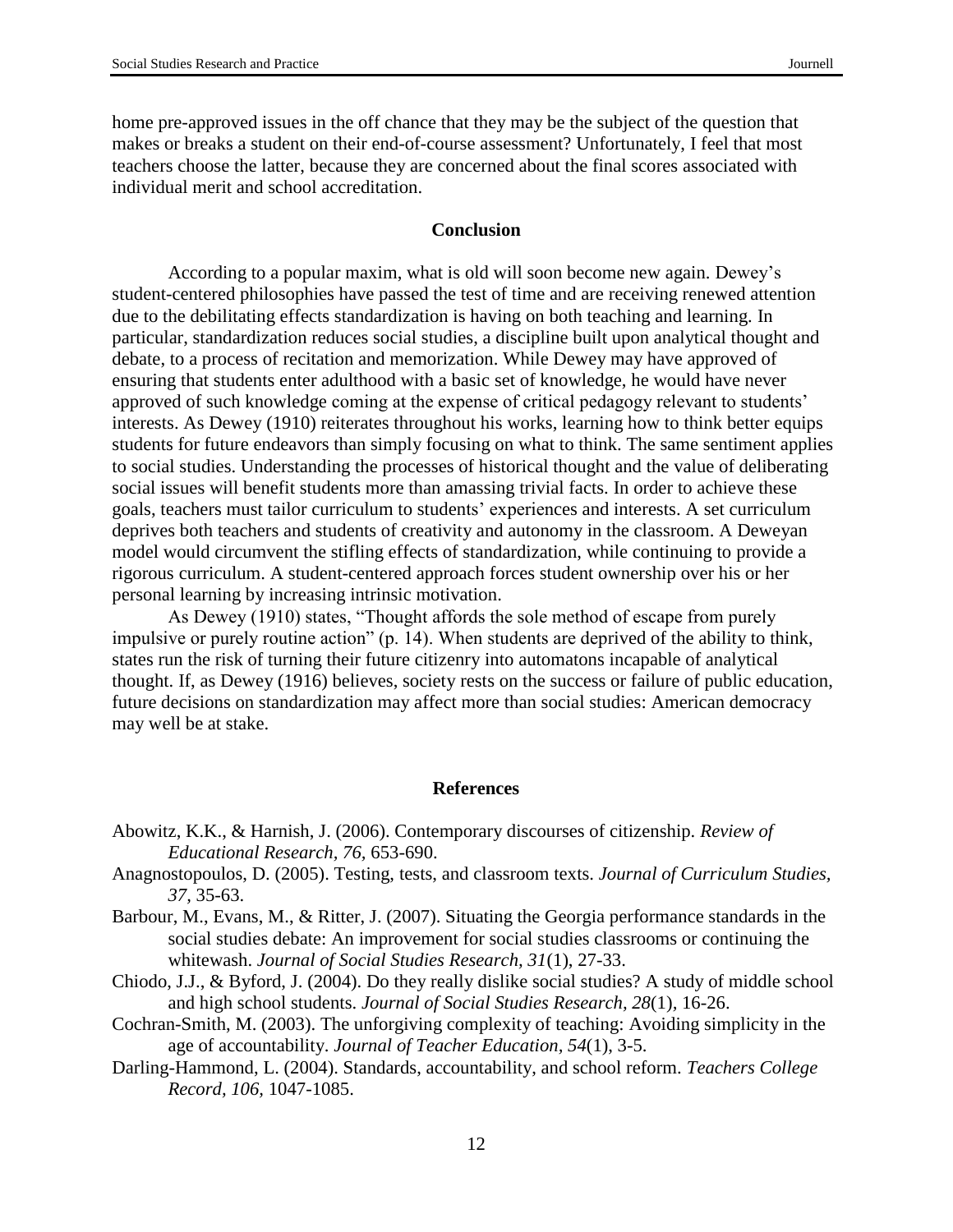- Darling-Hammond, L. (2006). Securing the right to learn: Policy and practice for powerful teaching and learning. *Educational Researcher, 35*(7), 13-24.
- Dewey, J. (1909). *Moral principles in education*. Carbondale: Southern Illinois University Press.
- Dewey, J. (1910). *How we think*. Mineola, NY: Dover Publications.
- Dewey, J. (1916). *Democracy and education*. New York: Free Press.
- Dewey, J. (1922/1988). Human nature and conduct. In J.A. Boydston (Ed.), *John Dewey: The middle works, 1899-1924, Volume 14.* Carbondale: Southern Illinois University Press.
- Dewey, J. (1938). *Experience and education*. New York: Touchstone.
- Evans, R.W. (2001). Thoughts on redirecting a runaway train: A critique of the standards movement. *Theory and Research in Social Education, 29,* 330-339.
- Fore, L.C. (1998). Curriculum control: Using discourse and structure to manage educational reform. *Journal of Curriculum Studies, 30,* 559-576.
- Garrison, J. (2004). Dewey and the education of Eros: A critique in the ideal of self creation. *JCT, 20,* 147-161.
- Giroux, H.A., & McLaren, P. (1986). Teacher education and the politics of engagement: The case for democratic schooling. *Harvard Educational Review, 56,* 213-238.
- Grant, S.G. (2001). An uncertain lever: Exploring the influence of state-level testing in New York State on teaching social studies. *Teachers College Record, 103,* 398-426.
- Gutmann, A. (1987). *Democratic education.* Princeton: Princeton University Press.
- Gutmann, A. (2004). Unity and diversity in democratic multicultural education: Creative and destructive tensions. In J.A. Banks (Ed.), *Diversity and citizenship education: Global perspectives* (pp. 71-96). New York: Jossey-Bass.
- Hicks, D. (2005). Continuity and constraint: Case studies of becoming a teacher of history in England and the United States. *International Journal of Social Education, 20*(1), 18-51.
- Holmes, M. (2001). Education and citizenship in an age of pluralism. In D. Ravitch & J.P. Viteritti (Eds.), *Making good citizens: Education and civil society* (pp. 187-212). New Haven: Yale University Press.
- Kahne, J., Rodriguez, M., Smith, B., & Thiede, K. (2000). Developing citizens for democracy? Assessing opportunities to learn in Chicago's social studies classrooms. *Theory and Research in Social Education, 28,* 311-338.
- Kahne, J., & Westheimer, J. (2006). Teaching democracy: What schools need to do. In E.W. Ross (Ed.), *The social studies curriculum: Purposes, problems, and possibilities* (3<sup>rd</sup> ed.) (pp. 297-316). Albany: State University of New York Press.
- Kanevsky, L., & Keighley, T. (2003). To produce or not to produce? Understanding boredom and the honor in underachievement. *Roeper Review, 26,* 20-28.
- Ladson-Billings, G. (2006). From the achievement gap to the education debt: Understanding achievement in U.S. schools. *Educational Researcher, 35*(7), 3-12.
- Lee, P. (2004). Understanding history. In P. Seixas (Ed.), *Theorizing historical consciousness*  (pp. 129-164). Toronto: University of Toronto Press.
- Mathison, S., Ross, E. W., & Vinson, K. D. (2006). Defining the social studies curriculum: Influence of and resistance to curriculum standards and testing in social studies. In E. W. Ross (Ed.), *The social studies curriculum: Purposes, problems, and possibilities* (3<sup>rd</sup> ed.) (pp. 99-114). Albany: State University of New York Press.
- McDonnell, L.M. (2005). No Child Left Behind and the federal role in education: Evolution or revolution. *Peabody Journal of Education*, *80*(2)*,* 19-38.